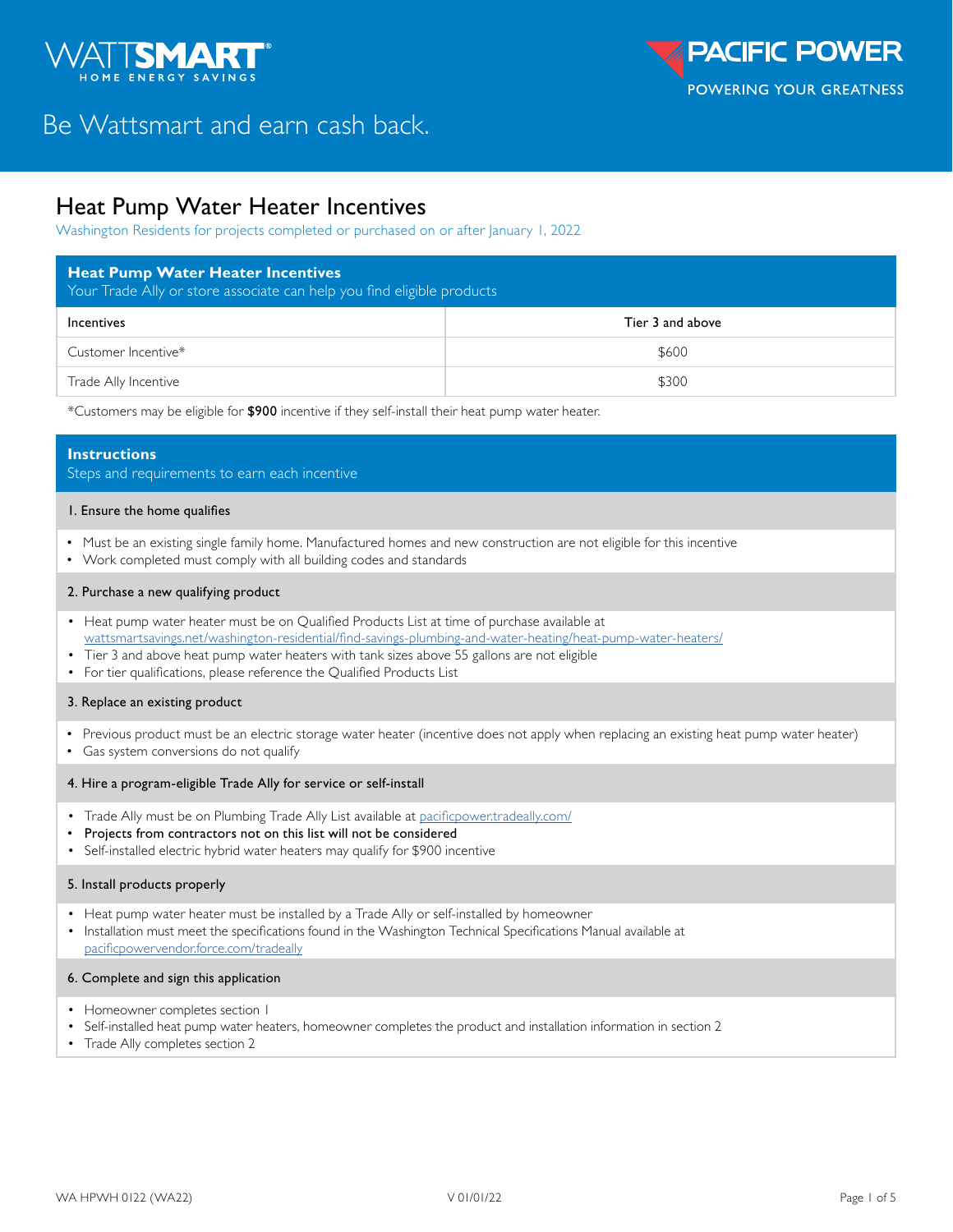| Itemized receipt/invoice details must clearly show and describe:                                                                                                                                                                                                                                                                  |                                       |                                      |  |                                                                                        |                                                    |                                                      |                     |          |          |                                                 |  |
|-----------------------------------------------------------------------------------------------------------------------------------------------------------------------------------------------------------------------------------------------------------------------------------------------------------------------------------|---------------------------------------|--------------------------------------|--|----------------------------------------------------------------------------------------|----------------------------------------------------|------------------------------------------------------|---------------------|----------|----------|-------------------------------------------------|--|
| • Product and/or installation costs (materials, labor, service)<br>Model number<br>Date work initiated<br>• Date work completed<br>• Retailer and/or Trade Ally business name                                                                                                                                                     |                                       |                                      |  |                                                                                        |                                                    |                                                      |                     |          |          |                                                 |  |
| 8. Submit all documents within 90 days of the qualifying service completion date<br>Make copies for your records. Include the following documents:                                                                                                                                                                                |                                       |                                      |  |                                                                                        |                                                    |                                                      |                     |          |          |                                                 |  |
| • This completed and signed application<br>• Itemized receipt or invoice<br>• W-9 tax form for any businesses and non-individual customers, including landlords, applying for incentives<br>• Third Party Payment Addendum (only for homeowners and other third party entities not listed on account and applying for incentives) |                                       |                                      |  |                                                                                        |                                                    |                                                      |                     |          |          |                                                 |  |
| SECTION 1 - Homeowner completes and submits with section 2                                                                                                                                                                                                                                                                        |                                       |                                      |  |                                                                                        |                                                    |                                                      |                     |          |          |                                                 |  |
| Homeowner and Home Information                                                                                                                                                                                                                                                                                                    |                                       |                                      |  |                                                                                        |                                                    |                                                      |                     |          |          |                                                 |  |
| Utility account number                                                                                                                                                                                                                                                                                                            |                                       |                                      |  |                                                                                        |                                                    |                                                      |                     |          |          |                                                 |  |
| Name on utility account                                                                                                                                                                                                                                                                                                           |                                       |                                      |  |                                                                                        |                                                    |                                                      |                     |          |          |                                                 |  |
| Address where product was installed                                                                                                                                                                                                                                                                                               |                                       |                                      |  | City                                                                                   |                                                    |                                                      |                     | State    | ZIP Code |                                                 |  |
| Address where incentive check should be mailed                                                                                                                                                                                                                                                                                    |                                       |                                      |  | City                                                                                   |                                                    |                                                      | State               | ZIP Code |          |                                                 |  |
| Daytime phone for questions about your application                                                                                                                                                                                                                                                                                |                                       |                                      |  |                                                                                        | Email address for questions about your application |                                                      |                     |          |          |                                                 |  |
| Square footage of home                                                                                                                                                                                                                                                                                                            |                                       |                                      |  | Year home built                                                                        |                                                    |                                                      |                     |          |          |                                                 |  |
| Home type: $\Box$ Single family $\Box$ Multifamily                                                                                                                                                                                                                                                                                |                                       | Manufactured                         |  |                                                                                        |                                                    |                                                      |                     |          |          |                                                 |  |
| Home's previous water heating fuel source (select one)<br>$\Box$ Electric heat pump water heater $\Box$ Electric storage water heater                                                                                                                                                                                             |                                       |                                      |  | $\Box$ Gas                                                                             |                                                    |                                                      | $\Box$ Other        |          |          |                                                 |  |
| Home's current primary cooling source (select one)<br>$\Box$ Central air conditioner $\Box$ Evaporative cooler<br>$\Box$ None                                                                                                                                                                                                     | $\Box$ Other $\_\_\_\_\_\_\_\_\_\_\_$ |                                      |  |                                                                                        | $\Box$ Electric heat pump (ducted or ductless)     |                                                      |                     |          |          |                                                 |  |
| Home's current primary heating source (select one)                                                                                                                                                                                                                                                                                |                                       |                                      |  |                                                                                        |                                                    |                                                      |                     |          |          |                                                 |  |
| Electric baseboard<br><b>Electric ducted heat pump</b>                                                                                                                                                                                                                                                                            | $\Box$ Wood                           | $\Box$ Electric ceiling or wall heat |  | $\Box$ Electric furnace<br>$\Box$ $\bigcirc$ il<br>$\Box$ Other $\_\_\_\_\_\_\_\_\_\_$ |                                                    | $\Box$ Natural gas furnace $\Box$ Ductless heat pump |                     |          |          |                                                 |  |
| Does home have a secondary heating source? (select one)                                                                                                                                                                                                                                                                           |                                       |                                      |  |                                                                                        |                                                    |                                                      |                     |          |          |                                                 |  |
| Gas fireplace<br>$\Box$ No secondary heating source                                                                                                                                                                                                                                                                               | □ Wood fireplace                      |                                      |  | $\Box$ Wood stove                                                                      |                                                    |                                                      | $\Box$ Pellet stove |          |          | $\Box$ Other $\_\_\_\_\_\_\_\_\_\_\_\_\_\_\_\_$ |  |
| $\Box$ (Optional) I decline to receive additional energy-efficient product incentive information.                                                                                                                                                                                                                                 |                                       |                                      |  |                                                                                        |                                                    |                                                      |                     |          |          |                                                 |  |
| How did you hear about cash incentives for energy-efficient products and services for your home? (select all that apply)                                                                                                                                                                                                          |                                       |                                      |  |                                                                                        |                                                    |                                                      |                     |          |          |                                                 |  |
| $\Box$ Friend/family                                                                                                                                                                                                                                                                                                              | $\Box$ Utility website                |                                      |  | $\Box$ Print ad                                                                        |                                                    |                                                      | $\Box$ TV/radio ad  |          |          |                                                 |  |
| □ Contractor/store staff                                                                                                                                                                                                                                                                                                          | $\Box$ Other                          |                                      |  |                                                                                        |                                                    |                                                      |                     |          |          |                                                 |  |
| Customer primary language spoken is $\Box$ English $\Box$ Other than English $\_\_$                                                                                                                                                                                                                                               |                                       |                                      |  |                                                                                        |                                                    |                                                      |                     |          |          |                                                 |  |

**Instructions continued**

Steps and requirements to earn each incentive

7. Include an itemized receipt or invoice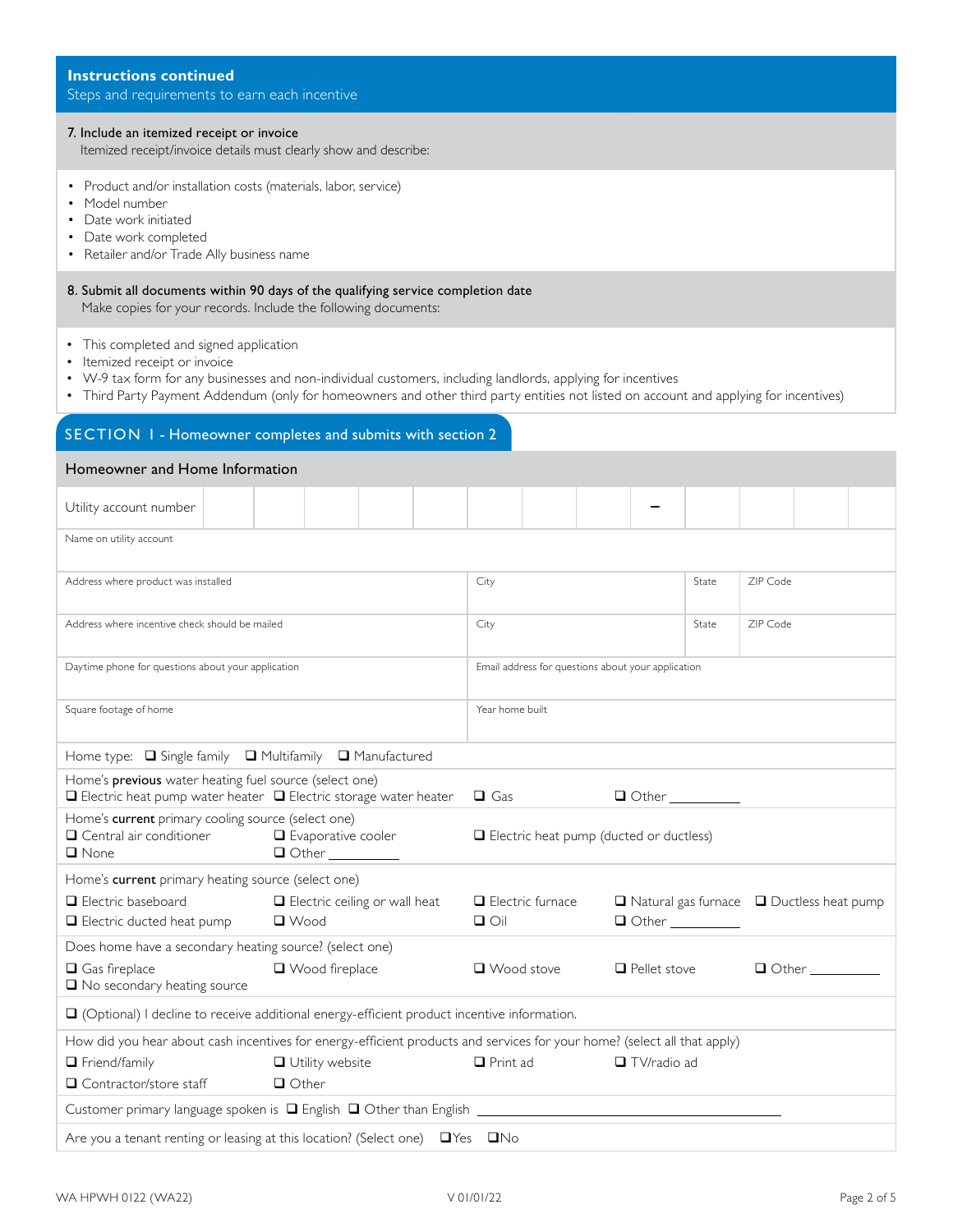### SECTION 2 - Trade Ally completes and submits with section 1

| Trade Ally Information - Trade Ally who installed the heat pump water heater completes this section<br>If self-installed, please do not complete this section |                      |       |          |
|---------------------------------------------------------------------------------------------------------------------------------------------------------------|----------------------|-------|----------|
| Trade Ally business name                                                                                                                                      |                      |       |          |
| Mailing address                                                                                                                                               | City                 | State | ZIP Code |
| Technician's name                                                                                                                                             | Daytime phone number |       |          |

#### Product & Installation Information

| Product & Installation Information                                                                                                                                                                                              | Section must be completed by installer of heat pump water heater |                                                                       |              |  |  |  |
|---------------------------------------------------------------------------------------------------------------------------------------------------------------------------------------------------------------------------------|------------------------------------------------------------------|-----------------------------------------------------------------------|--------------|--|--|--|
| Installer of heat pump water heater $\Box$ Homeowner $\Box$ Program-eligible Trade Ally (Trade Ally must complete section 2)                                                                                                    |                                                                  |                                                                       |              |  |  |  |
| Date work initiated                                                                                                                                                                                                             |                                                                  | Date work completed                                                   |              |  |  |  |
| Model number                                                                                                                                                                                                                    |                                                                  | Serial number                                                         |              |  |  |  |
| Indicate the location of the heat pump water heater installation (select one):                                                                                                                                                  |                                                                  |                                                                       |              |  |  |  |
| $\Box$ Garage                                                                                                                                                                                                                   | <b>Q</b> Basement                                                | □ Conditioned space                                                   | $\Box$ Other |  |  |  |
| Do installation, plumbing, drain lines, ventilation, and clearance comply with local code and manufacturer's installation instructions?<br>$\Box$ Yes<br>$\Box$ No                                                              |                                                                  |                                                                       |              |  |  |  |
| If the unit has been installed in a conditioned space, does the installation comply with the guidelines and standards called out in the<br>Washington Technical Specifications Manual (pacificpowervendor:force.com/tradeally)? |                                                                  |                                                                       |              |  |  |  |
| $\Box$ Yes                                                                                                                                                                                                                      | $\Box$ No                                                        | $\Box$ Heat pump water heater was installed in an unconditioned space |              |  |  |  |
| Was the heat pump water heater ducted?                                                                                                                                                                                          |                                                                  |                                                                       |              |  |  |  |
| $\Box$ Yes                                                                                                                                                                                                                      | $\Box$ No                                                        |                                                                       |              |  |  |  |
| If ducted, indicate the type of ducting:                                                                                                                                                                                        |                                                                  |                                                                       |              |  |  |  |
| $\Box$ Exhaust only                                                                                                                                                                                                             | $\Box$ Intake only                                               | $\Box$ Both exhaust and intake                                        |              |  |  |  |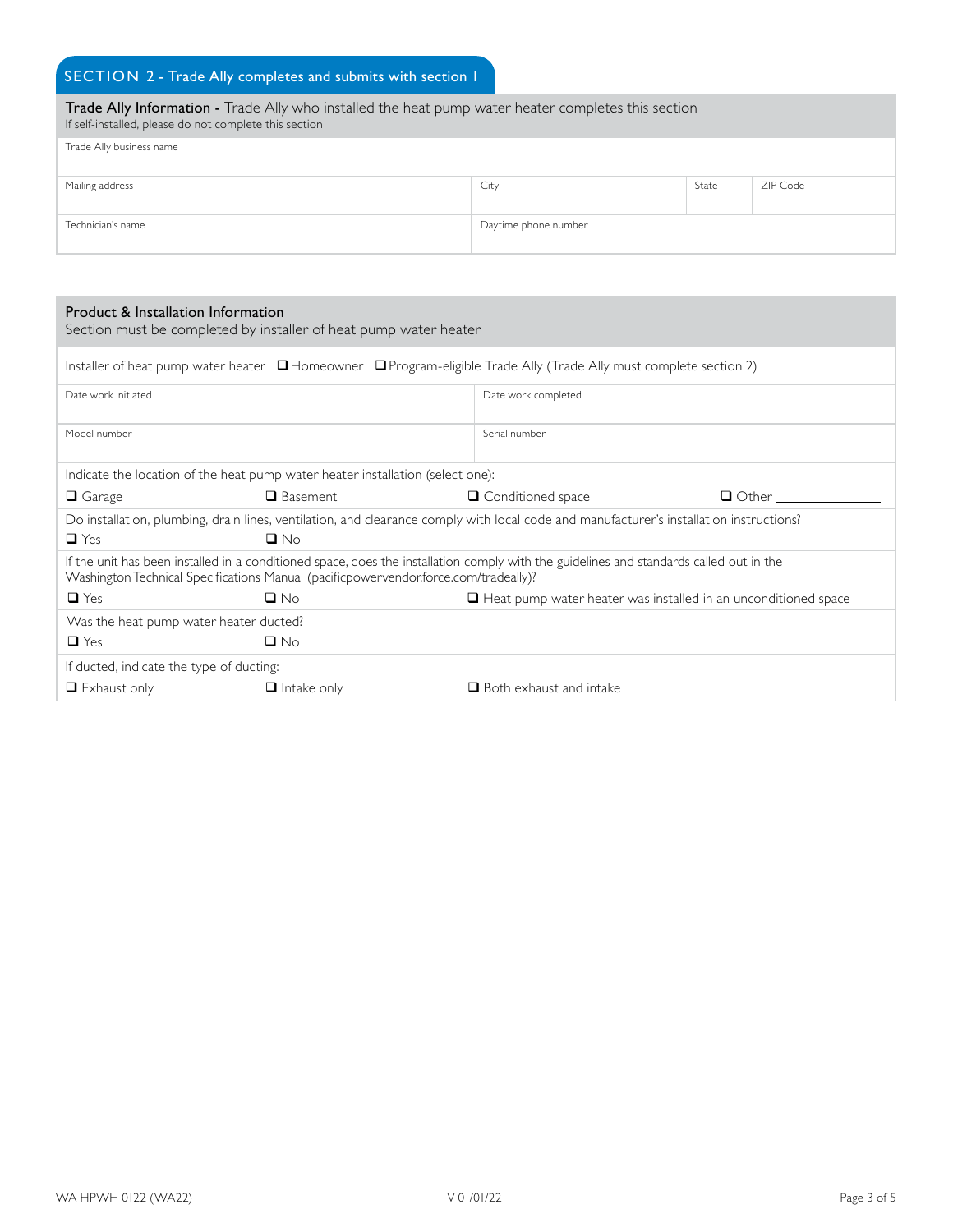Pacific Power sponsors a variety of programs providing incentives for the installation of energy-saving products or services ("Program"). These Terms and Conditions set forth the participation requirements for customers applying for incentives through the Program. By signing below, the customer named in the Program Application ("Customer") is agreeing to comply with and be bound by these terms.

Program Administrator: The Program is sponsored by Pacific Power and administered by Nexant, Inc. ("Program Administrator"). Pacific Power has authorized the Program Administrator to conduct such activities, including, but not limited to, review, processing, and approval of incentives and Customer applications and agreements; inspections of customer facilities and project information requests from customer; measurement and verification activities; and issuing incentive checks.

Trade Allies: As a convenience to customers, Pacific Power provides a list of contractors, distributors, manufacturers, and other organizations ("Trade Allies") who may assist customers participating in Pacific Power programs. In some cases, a Program may require Customer to engage a qualified Trade Ally in order to qualify for incentives offered by the Program. Customer acknowledges that Pacific Power, Program Administrator, and the Trade Allies are independent contractors with respect to the Program, and that Trade Allies are not authorized to make representations or incur obligations on behalf of Pacific Power or Program Administrator. Participation as a Trade Ally does not constitute an endorsement by Pacific Power or Program Administrator, nor does it certify or guarantee the quality of work performed. The list of Trade Allies is available at pacificpower.net/ca-tradeallies. Customer is responsible for payments to Trade Allies.

Program Funding: Program funds are limited and incentives are subject to funding availability. Applications are accepted on a first-come, first-served basis until the conclusion of the Program term, or until Program funds are no longer available, whichever occurs first. Incentives are subject to tariff approval and may change with 45 days of notice. Pacific Power reserves the right to change or cancel the Program or its terms and conditions at any time. Please reference the Program website at pacificpower.net/hes to determine the current status of incentive availability and view the most current version of the Program terms.

Eligibility: This Program is available to residential electric customers residing in the state of Washington who purchase their electricity from Pacific Power on rate schedules 16, 17, or 18. Landlords who own rental properties served by Pacific Power in the state of Washington where the tenant is billed on rate schedules 16, 17, or 18 may also qualify for this Program. Incentive checks will be issued in the name of the qualifying account holder. If a tenant, Customer is responsible for obtaining the property owner's permission to install the energy efficiency services or measures implemented. Customer's signature on the Application indicates that Applicant has obtained such permission. Equipment must meet the eligibility requirements specified in the Instructions section of the Application.

Program Participation Steps: To be considered for incentives offered by the Program, Customer must submit a fully completed and signed Application including all required documentation specified in compliance with the Program participation steps outlined in the Instructions section of the Application. Product specific documentation required to be submitted with the Application and specific instructions for completing the Application related to the qualifying product or service are outlined in the Instructions section of the Application. Applications must be postmarked within 90 days of completion of the qualifying product purchase or service completion. As part of the Application review process, Pacific Power or Program Administrator may request additional documentation and conduct any site inspection activities necessary to confirm eligibility, installation and operability of measures. Failure to provide or complete any of the requested information or Program requirements may result in the return of the Application and denial of incentives.

Program Incentive: The Program offers incentives for the installation of eligible measures. Customer understands that submission of an application, even if correct and complete, does not guarantee payment of incentives. Payment of the incentive amount is based on Pacific Power's approval of installed measures and Customer meeting all eligibility and Program requirements. Eligible equipment receiving incentives under the Program are not eligible for purchase and installation incentives or credits under any other Pacific Power programs. Please allow up to forty-five (45) days to receive your incentive payment after final approval of project documentation.

Tax Liability: Customer acknowledges that receipt of any incentive pursuant to the Program may result in taxable income to the Customer, even if Customer does not directly receive a payment, and that Customer is solely responsible for payment and reporting with respect to Customer's taxes. Customer should consult his or her own tax advisor with respect to the tax treatment of incentives provided pursuant to the Program. Neither Pacific Power nor its Program Administrator is responsible for any tax liability which may be imposed on the Applicant as a result of any incentive payment. Nothing in these Terms and Conditions is intended to constitute tax advice and cannot be used for the purpose of avoiding penalties under the Internal Revenue Code.

Use of Environmental Attributes: Customer may not use or report on Environmental Attributes associated with installation of qualifying equipment or its operation that in any way would compromise the ability of Pacific Power to utilize the project energy savings for regulatory reporting purposes. Customer may claim that it is facilitating the production of the Environmental Attributes attributable to the qualifying equipment as long as (and at the same time) Customer states the installation of the qualifying equipment was made possible with funding from Pacific Power. Environmental Attributes means any and all credits, benefits, emissions reductions, offsets and allowances, howsoever entitled, resulting from the avoidance of the emission of any substance to the air, soil or water at or by Customer generating facilities through reduced generation of energy or other savings or offsets on account of the energy efficiency project(s).

Customer Information: Customer authorizes and acknowledges that Pacific Power may duplicate, disseminate, release and disclose Customer's information relating to a Program application (including the entirety of its contents), and any other information related to the Customer's participation in the Program, including but not limited to account information and billing data, energy usage, and tax identification numbers to Program Administrator and Trade Allies, as applicable, and any other third party utilized by Pacific Power for the purposes of processing the Customer Application, to confirm eligibility, to verify product installation or service implementation, operation and results, to issue payment on behalf of the Program, to monitor compliance with Program Terms and Conditions; or as required to comply with state and/or federal law, fraud prevention, regulation, and other legal action; in those cases, Pacific Power and its subcontractors shall comply with all legal requirements of the jurisdiction of the individual whose Customer data would be disclosed before making such disclosure.

Project Installations: Neither Pacific Power nor its Program Administrator are responsible for the proper installation or performance of the energy efficiency services or measures implemented and are not responsible for any claims the Customer might have against the manufacturer, the retailer or the installer with regard to the energy efficiency services or measures implemented. Customer is solely responsible for the selection of equipment or measures to be installed or implemented and for the selection of a third party service provider or Trade Ally to complete the installation of and implementation of any equipment or measures. Responsibility for delivery and workmanship related to any equipment or services the Customer procures exclusively rests with that contractor or retailer.

Fraud: Any person who knowingly files an application containing any materially false information or who purposely or misleadingly conceals information subjects such person to criminal and civil penalties. Any and all funds determined to have been acquired on the basis of inaccurate or fraudulent information must be returned to Pacific Power. Any customer found to be engaged in fraudulent activity or misrepresentation of any kind will be removed from the Program. This section shall not limit other remedies that may be available for the filing of a false or fraudulent application, including, but not limited to, referral to law enforcement authorities.

No Warranties: Pacific Power and Program Administrator do not make any, and both Pacific Power and Program Administrator expressly disclaim all warranties or representations of any kind with respect to the design, manufacture, construction, safety, performance or effectiveness of any potential energy or cost savings, equipment installed, measures implemented, and/or services rendered by any person or entity in connection with the Program. PACIFIC POWER AND PROGRAM ADMINISTRATOR DISCLAIM ALL WARRANTIES, EXPRESS OR IMPLIED, TO THE MAXIMUM EXTENT PERMITTED UNDER LAW, WHETHER STATUTORY OR OTHERWISE, INCLUDING WITHOUT LIMITATION ANY WARRANTIES OF MERCHANTABILITY OR FITNESS FOR A PARTICULAR PURPOSE.

Indemnification: Customer shall defend, protect, indemnify and hold harmless Pacific Power, Program Administrator and their respective directors, employees, contractors, agents, and service providers (collectively, the "Indemnified Parties") against all claims, losses, expenses, damages, demands, judgments, causes of action, suits, costs (including attorney's fees and expenses) and liability of every kind and character whatsoever ("Claims") arising out of or related in any way to, directly or indirectly, Customer's participation in the Program; provided however, that Customer shall not be required to indemnify and hold harmless any Indemnified Party member against Claims adjudicated to have been caused by their sole negligence or willful misconduct.

Limitation of Liability: To the fullest extent allowed by law, Pacific Power and Program Administrator's total liability, regardless of the number of claims, is limited to the amount of the incentive payment approved in accordance with Program requirements, and Pacific Power, Program Administrator and its affiliates and their respective directors, employees, contractors, agents, and service providers shall not be liable to the Customer or any other party for any other obligations. Notwithstanding anything in these Terms and Conditions to the contrary, Pacific Power, Program Administrator, and their respective directors, officers, employees and/or agents shall not be liable for any type of damages, whether indirect, incidental, consequential, exemplary, reliance, punitive or special damages, including damages for loss of use regardless of the form of action, whether in contract, indemnity, warranty, strict liability or tort, including negligence of any kind arising from or relating to the Program or these Terms and Conditions.

Compliance with Law: Customer, at its own expense, is responsible for meeting all requirements and complying with all local and state laws and codes concerning the Program, including without limitation, the installation and maintenance of eligible equipment. Customer shall, at its own expense, obtain and maintain licenses and permits needed to install eligible equipment. Failure to obtain and maintain necessary licenses and permits constitutes a material breach of Customer's obligations.